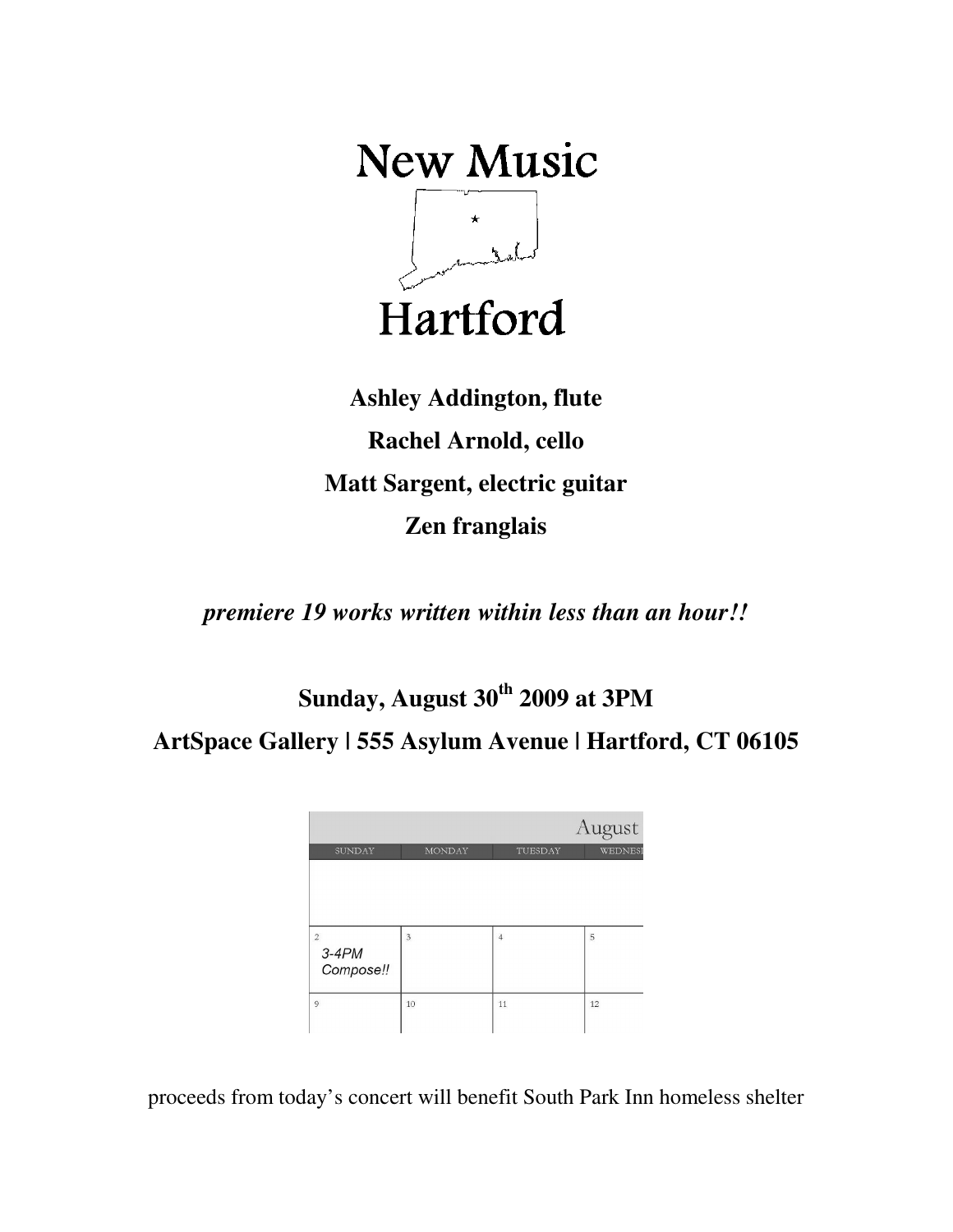# PROGRAM

James GEIGER (b. 1977) *Scherzo* (for flute and cello)

Peter LAWLESS (b. 1986) *Tangent* (for flute and cello) Jim SCULLY (b. 1972) *Duality in Time* (for flute and cello) Matthew C. SAUNDERS (b. 1976) *Passacaglia* (for flute and cello) Charles A. TURNER (b. 1951) *Burrowing* (for flute and cello) Chistopher GAINEY (b. 1981) *60* (for flute and cello) Evan MERZ (b. 1981) *Confined* (for fixed electronic media)

Jamie KLENETSKY (b. 1984) *Space Music* (for fixed electronic media) Michael COLEMAN (b. 1955) *3:48 p.m. Eastern (for solo cello)* Ted SMELTZ (b. 1976) *Meditation in 60 Minutes* (for cello) Nolan STOLZ (b. 1981) *Three Haiku for Flute and Cello*  I. A Cuckoo's Cry II. The Summons III. The Old Priest Jay C. BATZNER (b. 1974) *Oblique Variations* (for flute and cello)

John BACON (b. 1963) *gtr.* (for electric guitar and looping effects)

Matt SARGENT (b. 1984) *Beacon* (for fixed electronic media)

## BRIEF INTERMISSION

| Nolan STOLZ (b. 1981)       | What the Waves Tell Me (cello sonata no. 2)                                  |
|-----------------------------|------------------------------------------------------------------------------|
| Kala PIERSON (b. 1977)      | <i>Remember Water</i> (for fixed electronic media)                           |
| Carson COOMAN (b. 1982)     | <i>Beach Grass Elegy (for flute)</i>                                         |
| Jennifer JOLLEY (b. 1981)   | <i>I feel dizzy.</i> (for flute)                                             |
| Benjamin FUHRMAN (b. 1982)  | Zais (for fixed electronic media)                                            |
| Russell PODGORSEK (b. 1980) | <i>Horn Fifths to Picasso</i> (for mixed ensemble)                           |
| Paul THOMAS (b. 1981)       | $Mo(u)$ <i>rning</i> (for mixed ensemble)                                    |
| Douglas DASILVA (b. 1965)   | Antonio Conselheiro (for mixed ensemble)                                     |
|                             | Michelle McQuade DEWHIRST (b. 1973) 47 Miles of Barbed Wire (mixed ensemble) |
| Nick NORTON (b. 1986)       | London, August 2, 2009, 8:38 PM, Nothing Working<br>(for mixed ensemble)     |

*All pieces (with the exceptions of Podgorsek, Sargent and Stolz) were composed on August 2nd, 2009 between 3-4PM EDT. Today's performance is their premiere.*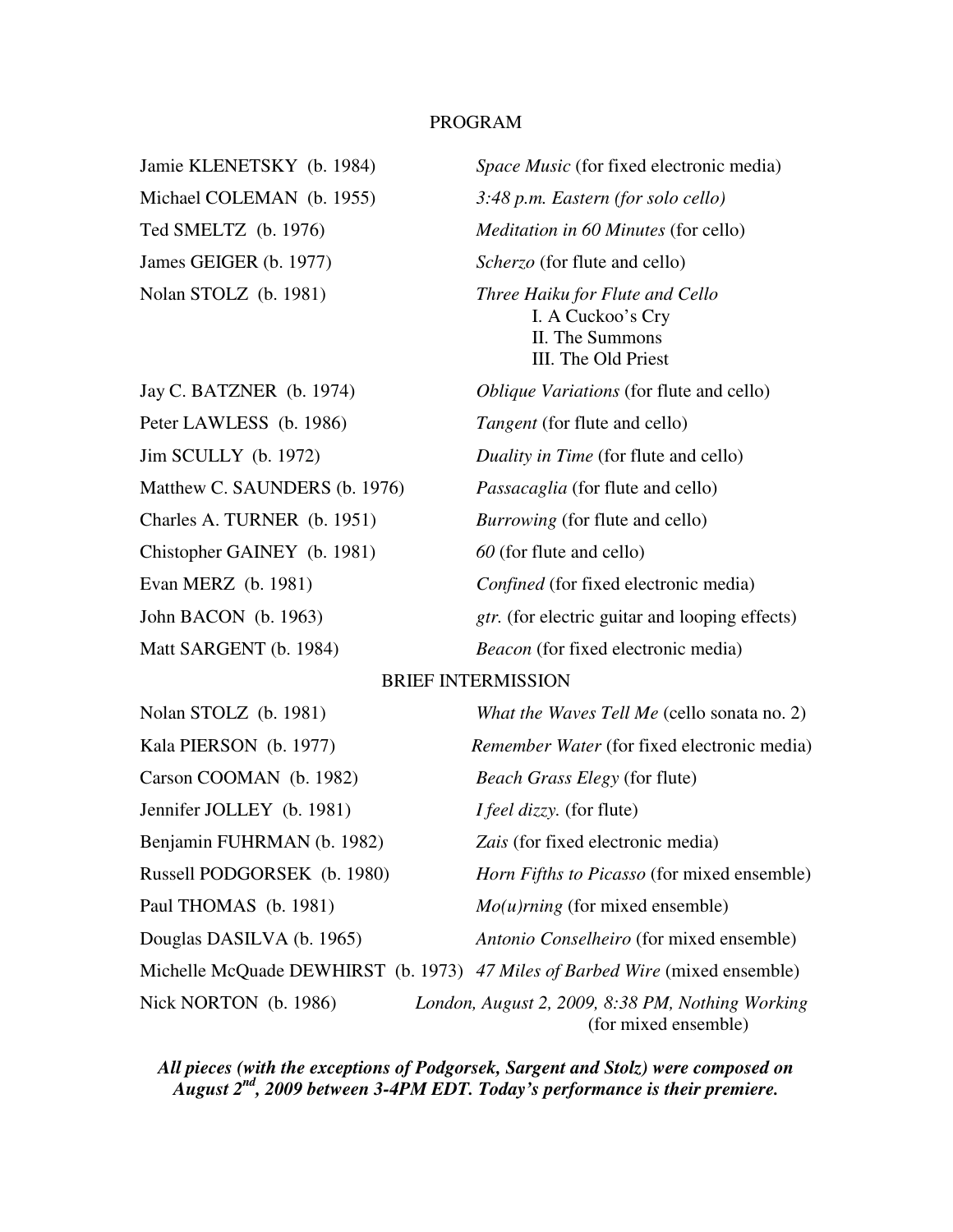#### **About the Performers:**

Flutist **Ashley Addington** performs and teaches in Boston, Massachusetts. Originally from Texas, Ashley holds a Master of Music degree in Flute Performance from The University of Texas at Austin. She earned her Bachelor of Music degree from The University of Texas at Austin and completed additional graduate work at Longy School of Music in Cambridge, Massachusetts. Her principal teachers include Marianne Gedigian, Robert Willoughby, Jacqueline Hofo, and Alison Young. She has performed with the New England Philharmonic, Neponset Valley Philharmonic Orchestra, The University of Texas Symphony Orchestra and Wind Ensemble, and in Austria with the Austrian American Mozart Academy Orchestra. Ashley was a participant in the 2008 National Flute Association Young Artist Competition, semi-finalist in 2008 Plowman Chamber Music Competition, and recognized in the Chamber Music Foundation of New England Chamber Music Competition. Interested in performing new music, Ashley has participated twice as a fellow in the Summer Institute for Contemporary Performance Practice at New England Conservatory. She performed Steve Reich's Vermont Counterpoint with The University of Texas New Music Ensemble and on concerts at the Lilypad, Isaballa Stewart Gardner Museum, The Tank, and the Boston Cyber Arts Festival.

Cellist **Rachel Arnold**, a Los Angeles native, is an active chamber musician and teacher living in the Boston area. She has performed in numerous chamber music festivals including Zephyr (Italy), Bowdoin, and the Summer Institute of Contemporary Performance Practice at the New England Conservatory. Rachel currently performs with the Callithumpian Consort, Juventas Ensemble, and Embryonic Noise. She has been a member of the Los Angeles-based Partch Ensemble, in which she played the microtonal music of Harry Partch on an adapted viola and a kithara (a 72-stringed harp-like instrument). Rachel is a graduate of the California Institute of the Arts, where she earned her Bachelor of Fine Arts degree, and the Longy School of Music where she earned of Master of Music degree. Her principal teachers are Erika Duke-Kirkpatrick and Terry King. Rachel can be heard on the pfMentum, Cold Blue, 7Tangram Records, Afrasia, and Innova record labels.

**Matt Sargent** is a composer, sound artist, and guitarist, currently living in Hartford, CT. His music is a reflection of his interest in natural resonances, field recording, and outdoor listening. Much of his recent creative work has involved sound installation and intermedia collaborations, including recent works produced with visual artists JT Kirkland and John M. Adams, Ken Weathersby, the art-rock band True Womanhood, video artists Liz Stephens and Devan Mulvaney, and his own multimedia ensemble, the Hartford Sound Alliance. He is a graduate of the Hartt School of Music and St. Mary's College of MD, where he studied composition with Robert Carl, Ingram Marshall, Ken Steen and David Froom. He is an adjunct professor at Capital Community College, and is also a teaching artist and private teacher at the Charter Oak Cultural Center (Hartford, CT). Information about his upcoming performances, as well as recordings of his work, is available at www.mattsargentmusic.com.

"Zen franglais" is an expression of today's global community, a musical "garcon du monde". Performing music that orignated from Brussels to Bhutan, Trinidad to Turkey, Zen franglais brings together elements from an astonishing number of musical traditions. At times in stark relief and at others in seemless combination, one concert experience leaves one more aware of the musical flavors of the world

**Zen franglais** is: **Russell Podgorsek** (viola, electric bass), **Anna Griffis** (violin), **Leonard Bretton** (soprano saxophone) and **Murray Mast** (percussion)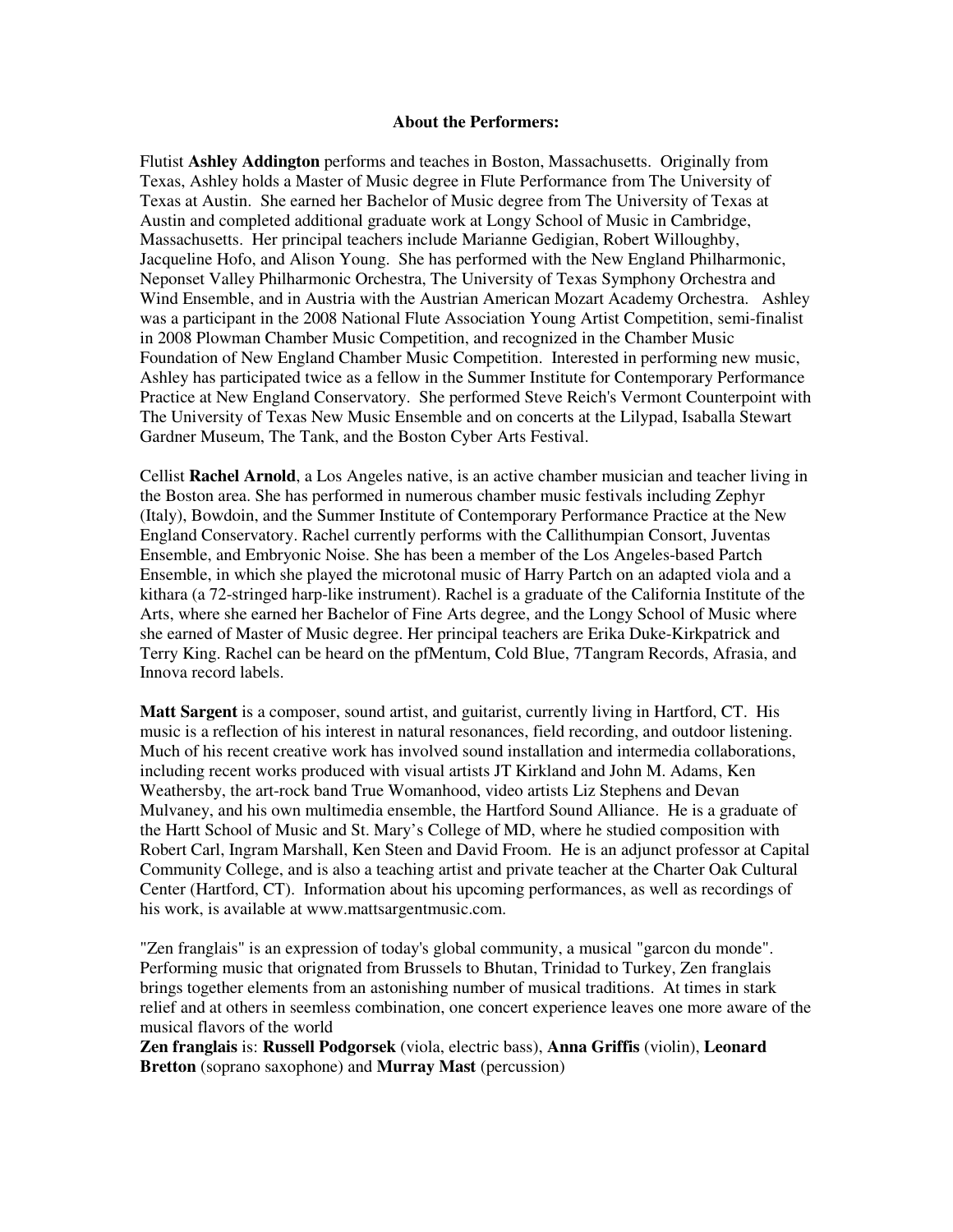## **About the Composers:**

**John BACON** (Buffalo, NY), composer, percussionist and educator, teaches percussion and directs a Latin Jazz Ensemble at SUNY Fredonia. The New York New Music Ensemble, Amherst Saxophone Quartet and violinist Leroy Jenkins premiered his works. He recorded with Roswell Rudd, Bobby Previte, and Maelstrom Percussion Ensemble. "Boxing Day" features improvisations with pianist Paul Bley. www.johnbaconjr.com.

**Jay C. BATZNER** (Mt. Pleasant, MI) is a composer, sci-fi geek, amateur banjoist, home brewer, and juggler on the faculty of Central Michigan University where he teaches music technology and electroacoustic music courses. He has been many places and has done several things, some of which are rather impressive. www.jaybatzner.com

*Oblique Variations* Normally, I would be writing the program notes for the piece after the composition was completed, but since time is of the essence I decided to write the note first and try to describe what I intend to compose before I actually do it. My inspiration for the piece comes from the Oblique Strategies deck created by Brian Eno and Peter Schmidt and the strategy I drew at random was "Breathe more deeply." We'll see what happens.

**Michael COLEMAN** (Pensacola, FL) has participated as composer/pianist in numerous new music programs and festivals in the U.S and Russia and has also had works performed in France, Kazakhstan, and Uzbekistan. Dr. Coleman teaches at Pensacola Junior College and the University of West Florida.

*3:48 Eastern (2009) (for solo cello)* consists of a three-note stepwise motive and quartal & quintal patterns which are used to create a tension and release effect in the piece. The work reaches a climax near the end.

**Carson COOMAN** (Cambridge, MA) is an American composer with works in many forms: ranging from solo instrumental pieces to operas and from orchestral works to hymn tunes. His music appears on over twenty-five recordings, including ten complete CDs on the Naxos, Albany, Artek, and Zimbel labels. He is also an active consultant on music business managers to composers and organizations. Recent projects have included the premiere of his full-length oratorio for chorus and orchestra, The Revelations of Divine Love (Metaphors from Sea and Sky) by the University of London and the London Mozart Players. www.carsoncooman.com *Beach Grass Elegy* is inspired by an oil painting, Path to Sesachacha by Loretta Yoder, depicting a scene from Nantucket Island, MA; it is one of a series of works specifically connected to Yoder's paintings. The painting's textures drive the musical discourse, in which two searching outer sections surround a windblown central one.

**Douglas DASILVA** (New York, NY) is a composer, guitarist, educator and Artistic director of the Composer's Voice Concert Series. He composes in various styles including jazz, pop, children's music, chamber music and experimental. His writing is influenced by Brazilian music and stress. He is best known by his nom de guerre: Mr. Doug. www.myspace.com/douglasdasilva I was influenced to compose *Antonio Conselheiro* after struggling through a cordel (a form of ballad-poetry in pamphlet-form) based upon the epic story of the assault of Canudos in the 19th century classic Os Sertoes by Euclides da Cunha. I've attempted to fit a big story into a small, musical package fit for consumption by the masses.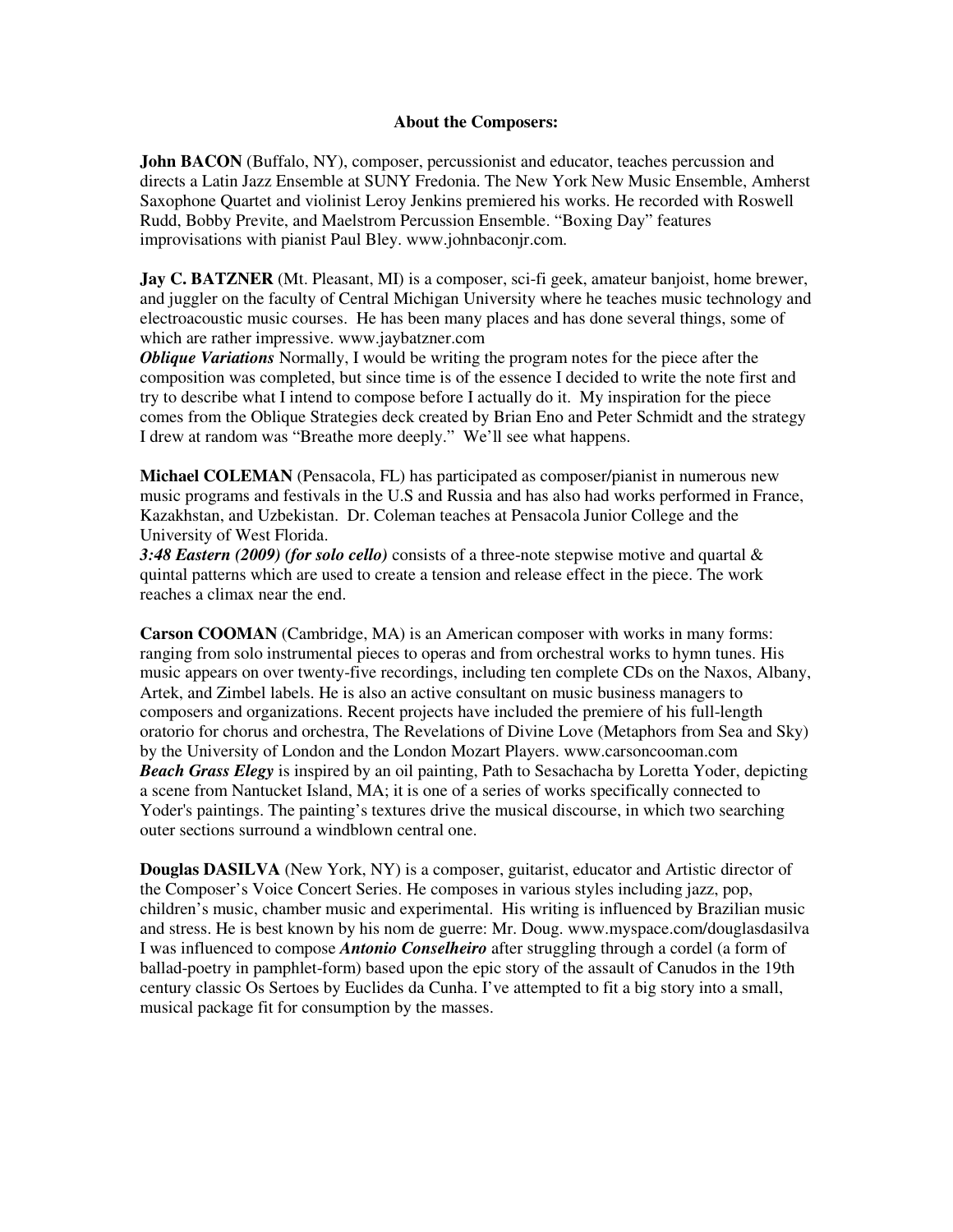**Michelle McQuade DEWHIRST**'s (Chicago, IL) music has been performed by such ensembles as eighth blackbird, the Pacifica String Quartet and the St. Paul Chamber Orchestra. Michelle will begin a new tenure-track position at the University of Wisconsin-Green Bay in the Fall of 2009. www.mcquadedewhirst.com

Sometimes when I'm stuck on what to call a piece, I turn on the radio and take inspiration from the first phrase I hear. In this instance, the radio was playing Bo Diddly's *Who Do You Love*; the line "**47 miles of barbed wire**" seemed strangely appropriate for the melancholy sparseness of this piece.

**Benjamin FUHRMAN**'s (Lansing, MI) commissioned works have been performed throughout the US, Brazil, Switzerland, Thailand, and in numerous online venues by performers such as the H2 Quartet, Shawn Teichmer, Jeffrey Loeffert, and Ty Forquer. He is a recent graduate of Michigan State University's doctoral program in music composition. www.msu.edu/~fuhrmanb Zais is a sonic depiction of an alien landscape over an elapsed period of time. Like many of my recent works, it was composed using ideas drawn from gestalt theory (segregation and cohesion of dissimilar/similar events) and fractal geometry (iteration and self-referential segments) as a method of delineating both large and small formal structures.

**Christopher GAINEY**'s (Iowa City, IA) music has been performed in Europe and throughout the US by such groups as the San Francisco Guitar Quartet, The University of Iowa Center for New Music, and the Affinity Chamber Players. His music is published by Vogt&Fritz and in the SCI Journal of Music Scores and he was recently awarded a residency with the Yaddo Corporation. He currently teaches composition and guitar at Grinnell College and Coe College. For more information please visit www.christophergainey.com.

If *60* sounds a bit frantic don't be alarmed. This scatterbrained sense of urgency is a semiintentional result of the whirlwind creation of this little fragment. In fact, I accidentally erased two bars from the cello part just as I pasted the score into an e-mail and I can't tell whether or not it is an improvement. Enjoy!

**James GEIGER**'s (Dublin, GA) compositions have been performed at numerous SCI and CMS conferences, the Oregon Bach Festival, Free Play Artist Series, and by select chamber members of the Wichita, Syracuse, and Columbus (OH) symphonies, The Third Chair Chamber Players, The Cathedral Brass, and The Clinton String Quartet. Mr. Geiger (BM, Ga. Southern Univ., 2000. MM, Univ. of Tennessee, 2005) is the Director of Bands at West Laurens Middle School and Adjunct Instructor at Heart of Georgia Technical College in Dublin, Georgia. www.societyofcomposers.org/user/jamesgeiger.html

*Scherzo* is a dance-like duet filled with rapid rhythmic and melodic exchanges between the flute and cello. As a result of this composition being written in a short time span, Scherzo will be part of two other miniatures composed in like manner.

**Jennifer JOLLEY**'s (Cincinnati, OH) works have been performed at the University of Southern California, the Cincinnati College-Conservatory of Music, the AccentX & MusicX festivals, the Midwest Composers Symposium, and Bard College. Jolley is a 2003 graduate of USC's Thornton School of Music with a B.M in Music Composition. She received her M.M. at CCM and will be pursuing a D.M.A. there. http://jenniferjolley.blogspot.com/

*I feel dizzy*, is a piece written for solo flute that involves quick passages - forwards, backwards, and transposed. One can feel dizzy playing this, listening to this, or writing this.

**Jamie KLENETSKY**'s (Morristown, NJ) music has been performed in San Francisco, Omaha, and New York. She has placed in several competitions and recently performed her own work *The Temple Bells*, with in C4, a new music choral ensemble. Jamie sings with C4 and the Seton Hall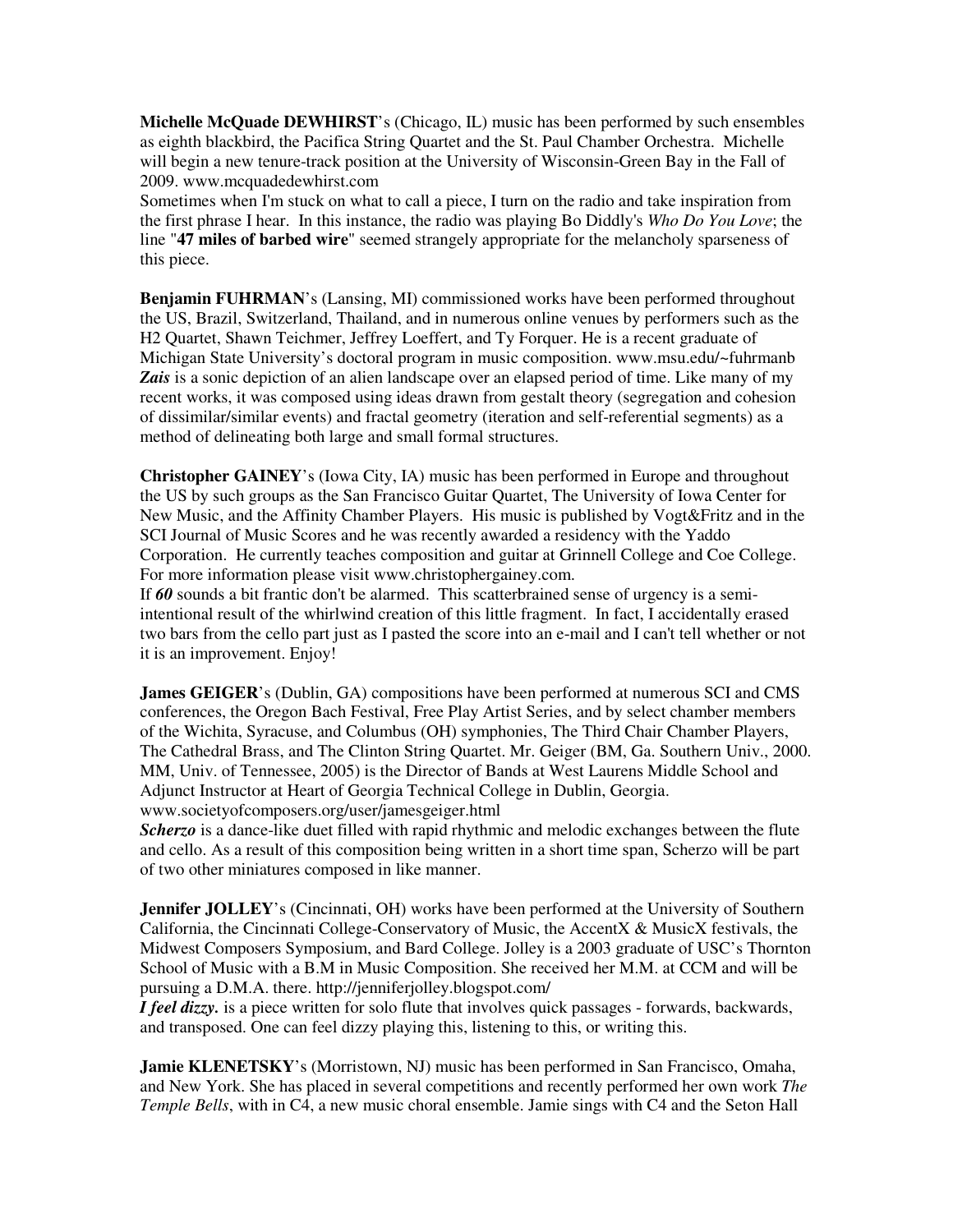Chapel Choir. She attended Rutgers University, studying traditional and electronic composition/recording. Jamie works as web designer for Morris County, NJ. www.jamieklenetsky.com

*Space Music* came without warning, without an idea in mind; it turned out to describe objects passing by in space, starting from nothing and ending in nothing. When listening to this piece, it's probably best to close your eyes and soak in the music, and let your thoughts float through.

**Peter LAWLESS**'s (Kansas City, MO) musical tastes are diverse, and his big ears are evident in his work. His interests run the gamut of jazz, rock, electronic and classical genres, but his passions lie in the chimeric intersections of these styles. Peter graduated in 2008 with a bachelors degree in composition from the University of Missouri Kansas City. peterlawlessmusic.webs.com/

Like its mathematical analog, *Tangent* was composed as an off-shoot from a series of piano pieces based on the number pi. While the other pieces in the series were composed using rigorous algorithms and processes, *Tangent* was composed through improvisation on a short fragment from one of the process pieces.

**Evan MERZ** (Chicago, IL) is the blogger at www.computermusicblog.com. He composed music for the million-selling videogame AudioSurf and performed recently at IMMArts TechArt 2008. Although he currently lives in Chicago, he is a proud Pittsburgh native. Merz is a MM student in NIU's Computer Music program. www.computermusicblog.com

All the sounds in *Confined* either originated in a small metal tin, or were recorded while the microphone was within that tin. The sounds were assembled using java software that borrows concepts from Cage and from the AI subfield of Swarm Intelligence.

**Nick NORTON** (London, UK) came to composition by writing for numerous bands during his teenage years in Newbury Park, California, before going to study at UC San Diego and King's College, London. His music has been performed across the US and in Europe. Nick plays guitar in Honest Iago. www.nickwritesmusic.com

For a program note for *London, August 2, 2009, 8:38 PM, Nothing Working*, Nick writes "See Title."

**Kala PIERSON** (New York, NY) is a composer and sound/media artist. Trained at Eastman School of Music and Bard College at Simon's Rock, she focuses on long-term projects such as Axis of Beauty (collecting and setting texts by living Middle Eastern writers, since 2004, in an ongoing answer to "Axis of Evil" propaganda). In 2008 and 2009, her pieces were performed and installed in twelve countries. www.unfurl.org.

*Remember Water* reassembles materials from my audio for a 2003 theater/dance piece by Desiree Gordon. Desiree's voice describes a meeting of one person's child and adult selves; other source sounds are layers of hand percussion by my collaborator Sukato and minimally processed recordings of ocean and river water.

**Russell PODGORSEK** (Hartford, CT) performs with the Miklos Quartet, Zen franglais, and as a member of the perceval duo. Recent commissions have come from the Salisbury (MD) Symphony Orchestra and the Sudbury (ON) Youth Orchestra. www.russellpodgorsek.com The main melodic idea of *Horn Fifths to Picasso* (2009) was inspired by the famous two-part "horn fifth" figuration used in innumerable common practice period works. Though the melodic material is transformed and harmonized in an unfamiliar way, the structure of the piece is simple and familiar.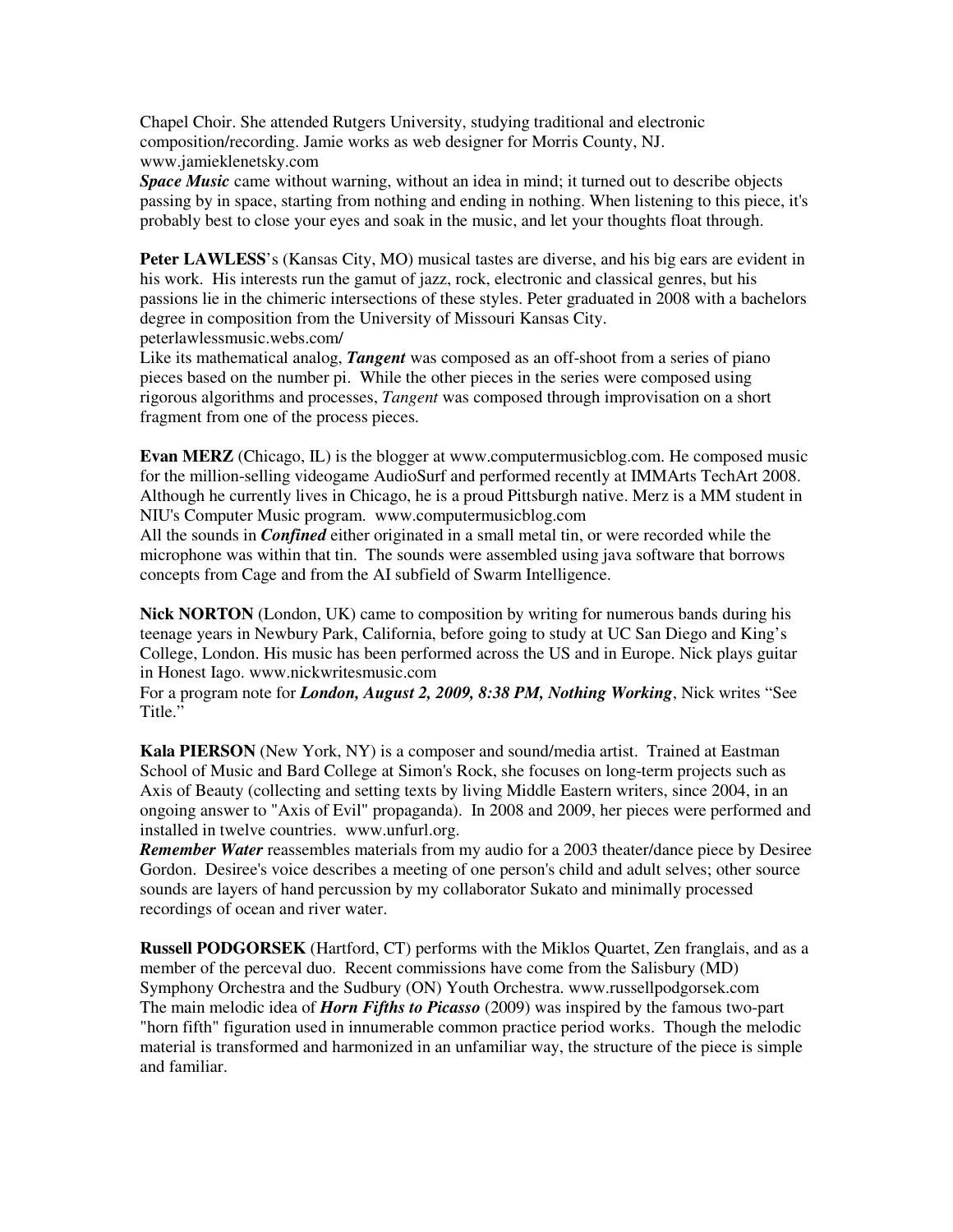## **Matt SARGENT** (Hartford, CT) (bio listed with performers)

*Beacon* (2009) is a one-minute electroacoustic piece composed for the NMNMNE (New Music New Media New England) 60x60 Project. Its source materials include found reel-to-reel tapes and samples of field recordings made on Beacon Street in Hartford, CT.

**Matthew C. SAUNDERS**'s (Guymon, OK) music peers forward while glancing backward, dances quietly while it sings loudly, and echoes the stillness of the Plains while recalling the bustle of the cities. Recent projects include commissions from Nancy Joy, Orieta Dado and Oklahoma Panhandle State University , where he is Assistant Professor of Music. www.martiandances.com

As a teenager, I often lay awake at night listening to Bach's incredible Passacaglia in C-minor for organ. That piece and Elliott Carter's *Enchanted Preludes* are the direct inspiration for my *Passacaglia* for flute and cello.

**Jim SCULLY**'s (Bakersfield, CA) music has been performed throughout the United States, including the Electro-Acoustic Juke Joint in Cleveland, Mississippi, the United Parish Church of Brookline Massachusetts, the Bakersfield Jazz Festival, the Bakersfield Symphony New Direction Concerts and aboard the Queen Mary in Long Beach, California. Scully has received awards from such disparite parties as the Pacific Coast Collegiate Jazz Festival and the Bakersfield Symphony. Scully teaches theory, technology and jazz studies at CSU Bakersfield. www.jimscully.com

*Duality in Time* is an ABA structure that touches on drone, ostinato and syncopation to convey an at times dark, at times playful conversational relationship between the cello and flute.

**Ted SMELTZ** (Buffalo, NY) is a Violinist, Violist and teacher. He currently plays with several area orchestras and is a founding member of the Presto String Quartet. He teaches at the St. Joseph's Elementary School and has a private studio. Mr. Smeltz holds degrees from Baldwin-Wallace College and SUNY Fredonia.

*Meditation* was written at the tail end of a very long, very hectic weekend. Forcing myself into the concentration needed for composition allowed me to clear my mind of distraction and release the stress that had built up, leading to a period of much-needed rest...

**Nolan STOLZ**'s (Hartford, CT) music has been performed in Europe, Canada and throughout the US by such groups as the Yale Brass Trio, Avery Ensemble, Synchronix and the Fireworks Ensemble. He has received several commissions from soloists, ensembles, orchestras and festivals. He was recently awarded a residency fellowship at the VCCA. Stolz teaches music in the Connecticut Community College system. www.nolanstolz.com

Movements of *Three Haiku for Flute and Cello* (2004, rev. 2007) have been performed by members of Nextet (Las Vegas), Matrix Music Collaborators (New York), Chicago Miniaturist Ensemble, and the Hartford Sound Alliance. The first two movements are performed *attaca*, and the final movement follows a brief pause to represent the *kireji*, or "cutting word," found in a traditional haiku.

I. A cuckoo's cry/ and today—just today—/ there is nobody by (Shohaku, trans. Henderson)

II. Banked fires; night grows late—/ then comes a rapping/ at the gate (Kyoroku)

III. A temple in the hills:/ the snoring from an afternoon nap/ and a cuckoo's trills Inspired by Indian *raga* and the waves of Lake Ontario, *What the Waves Tell Me (cello sonata no. 2)* (2008) unfolds the overtone series of the frequency 31.429Hz (a "B" tuned slightly sharp) over the course of approximately eighteen minutes. Rachel premiered the work at the 2009 College Music Society Northeast Conference, where it won the Most Outstanding Student Composition Award.